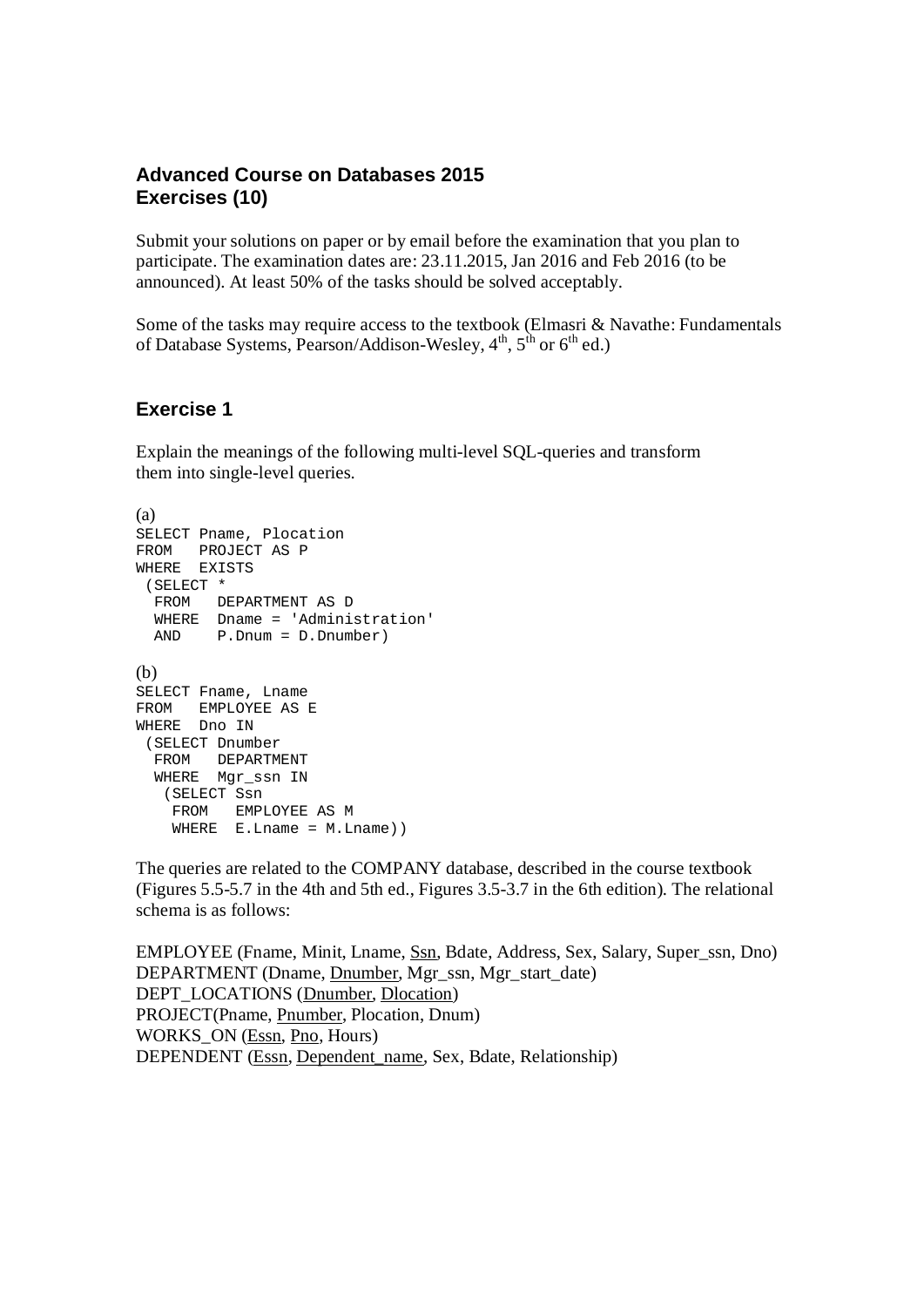Assume that a relational database contains a relation of persons:

### **Person (Pid, Name, FatherPid, MotherPid)**

where FatherPid and MotherPid are the identifiers of the father and mother of the current person. They are thus foreign keys, referring to the Person relation itself.

Write a query to determine all the descendants (children, grandchildren, etc.) of a person named "John Adams".

You may use either extended SQL or some free-form pseudo language for the task.

# **Exercise 3**

Assume that we have two relations, R (A, B, C) and S (C, D), where R.A and S.C are primary keys, and R.C is a foreign key, referring to S.C. The result of **natural join** of R and S is denoted by RS (A, B, C, D). Assume that S has a primary B+-tree index on C, with depth  $= 3$ . We also know the following quantities:

|                    |         |         | RS        |
|--------------------|---------|---------|-----------|
| Number of tuples   | 000 000 | 100 000 | ' 000 000 |
| Tuple size (bytes) | 100     | l00     | l 50      |

The disk block size is 4096 bytes, and the buffer size is 10 blocks.

Estimate the number of disk accesses for the following join algorithms.

(a) Sort-merge join

(b) Index-based join

(As for buffering, you can assume a worst-case situation, i.e. no probabilistic calculations are required.)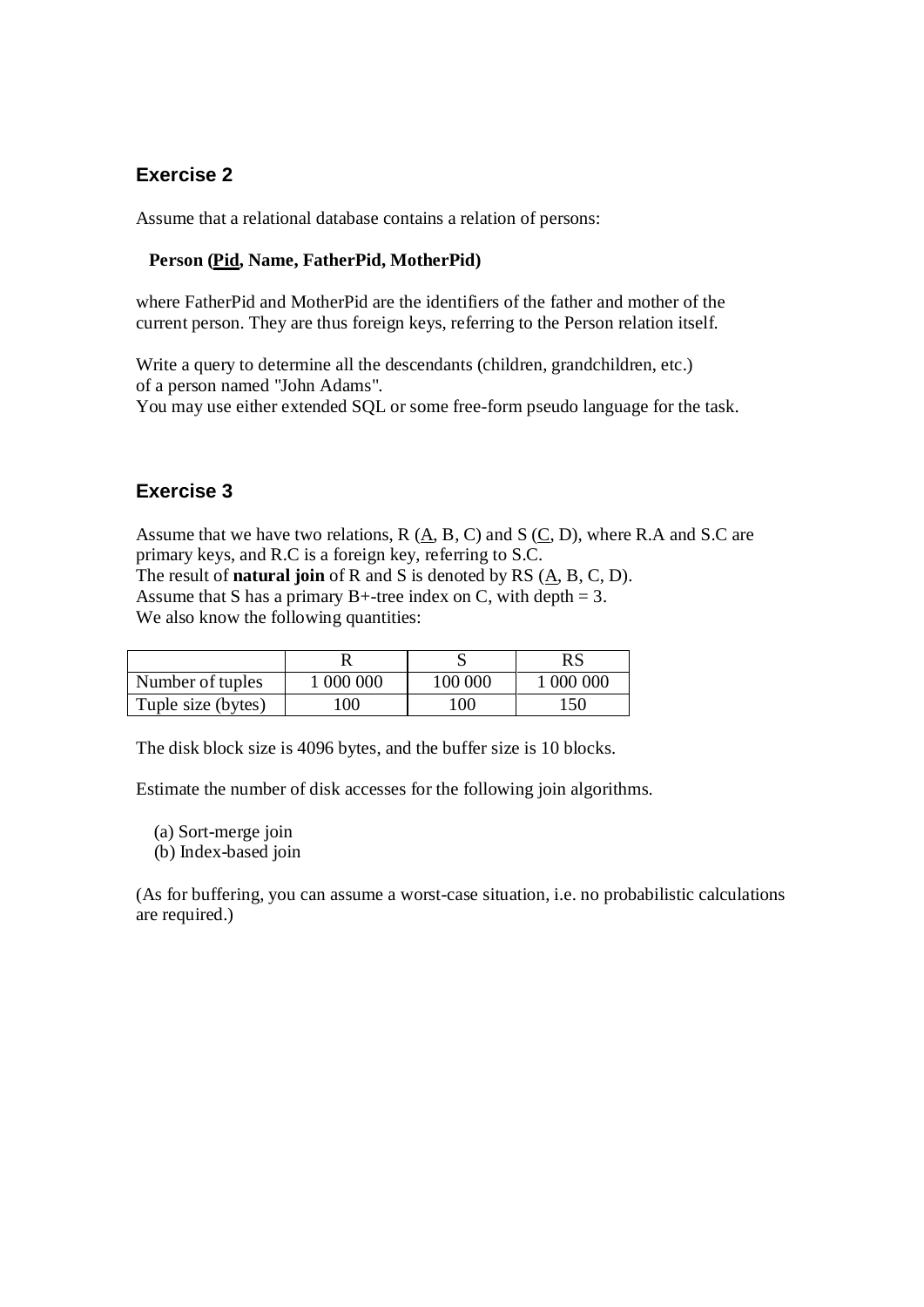Assume that we have the following relations in a university database:

 Student(Sno, Sname, Address, MajorSubject) Course (Cno, Cname, Credits) Passed (Sno, Cno, Grade, Date)

with the obvious semantics. Assume further that the following SOL-query should be processed:

 SELECT Credits, Grade FROM Student, Course, Passed WHERE Sname = 'Smith' AND Cname = 'Java' AND Student.Sno = Passed.Sno AND Course.Cno = Passed.Cno

Draw first the *canonical query tree* for this query and then convert the tree stepwise, by applying the *heuristic optimization* algorithm. (For refinement of query trees, see the textbook chapter on Query Optimization)

## **Exercise 5**

Below the numbers 1 to 4 refer to concurrent transactions, while x and y are some data units to be read (r) or written (w). Determine whether the following schedules are **conflict serializable** or not. For those which are, derive the corresponding serial schedule.

(a)  $r_1(x)$ ;  $r_2(y)$ ;  $r_1(y)$ ;  $w_1(x)$ ;  $r_3(x)$ ;  $r_3(y)$ ;  $w_2(y)$ ;  $w_3(x)$ ; c<sub>2</sub>; c<sub>1</sub>; c<sub>3</sub>;

(b)  $r_1(x); r_1(y); r_2(y); r_3(x); r_3(y); w_3(x); w_1(y); r_2(x); w_2(y); c_1; c_2; c_3;$ 

(c)  $r_1(x)$ ; w<sub>2</sub>(x);  $r_4(x)$ ;  $r_3(y)$ ;  $r_1(y)$ ; w<sub>4</sub>(x);  $r_2(y)$ ;  $r_4(y)$ ; w<sub>3</sub>(y); w<sub>3</sub>(x); c<sub>4</sub>; c<sub>3</sub>; c<sub>2</sub>; c<sub>1</sub>;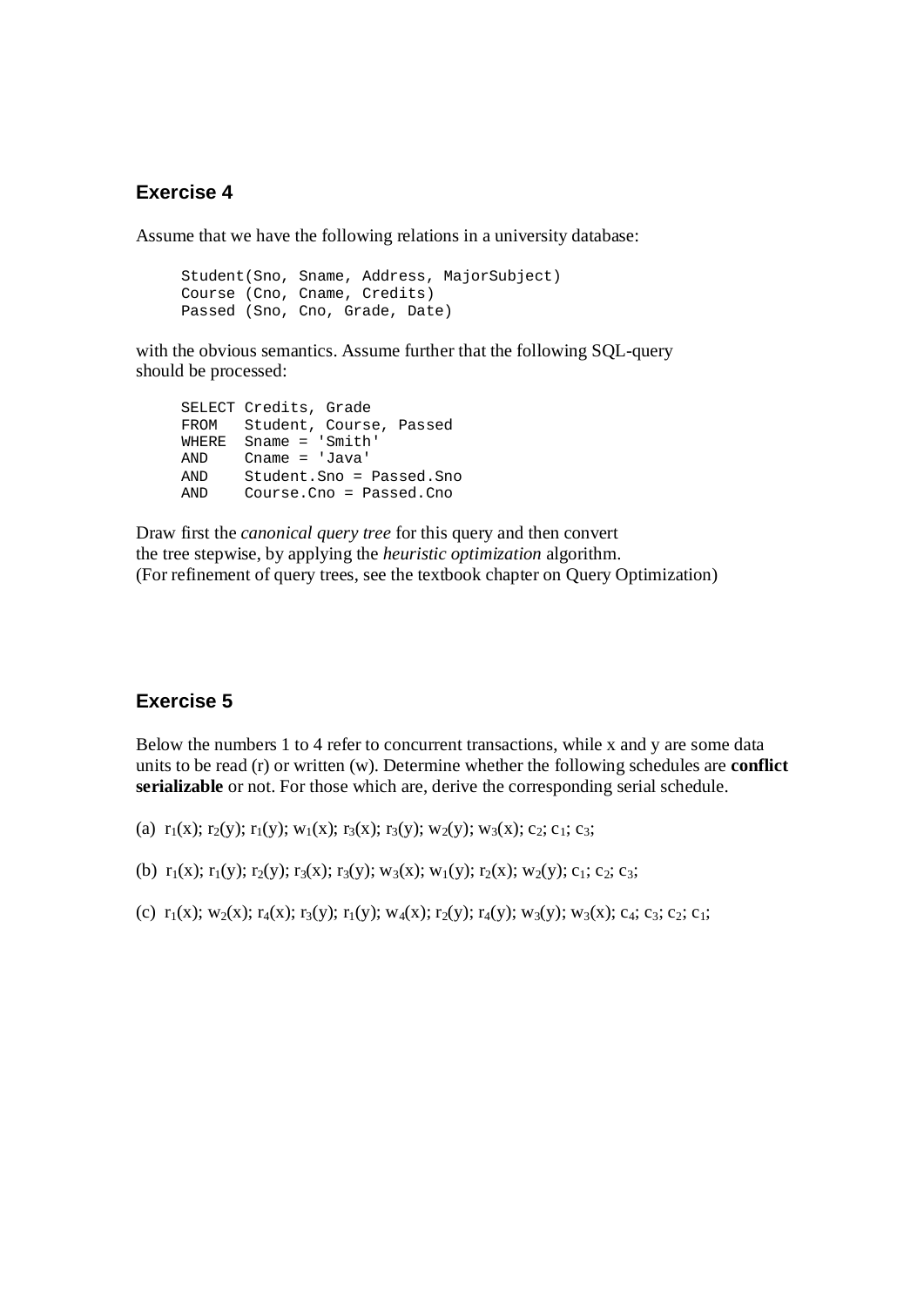Let us study the following schedule:

 $r_3(Y); r_3(Z); r_1(X); w_1(X); w_3(Y); w_3(Z); r_2(Z); r_1(Y); w_1(Y); r_2(Y); w_2(Y); r_2(X); w_2(X);$ 

Determine, whether the schedule is acceptable when using

#### (a) **2-phase locking protocol (2PL)**,

 assuming that locks are reserved as late as possible, and released as early as possible. Assume further that upgrading and downgrading of locks is allowed.

#### (b) **Timestamp ordering protocol (TO)**,

assuming that the starting timestamps of transactions  $T_1$ ,  $T_2$ , and  $T_3$  are determined by their first operation in the schedule, and each operation takes one time unit. Thus,  $T_3$ starts at time  $0, T_1$  at time 2, and so on.

### **Exercise 7**

Describe the recovery process for the following log contents (schedule), assuming that the **immediate update protocol** (with checkpoints) is used. Specify, related to the system crash, which of the transactions  $(T_1, T_2, T_3, T_4)$  are rolled back, which operations are undone, and which are redone, and whether any cascading rollback takes place. The write\_item entries in the log contain the before- and after-images (the numeric values) of the written data item (one of A to D).

```
[start_transaction, T_1]
[read item, T_1, A]
[read_item, T_1, D]
[write_item, T_1, D, 10, 20]
[commit, T<sub>1</sub>][checkpoint]
[start_transaction, T_2]
[read_item, T_2, B]
[write item, T_2, B, 5, 12]
[start_transaction, T_4]
[read\_item, T_4, D][write_item, T_4, D, 20, 15]
[start_transaction, T_3]
[write item, T_3, C, 40, 30]
[read item, T_4, A]
[write item, T_4, A, 30, 20]
[commit, T_4]
[read item, T_2, D]
[write_item, T_2, D, 15, 25]
--- System crash! ---
```